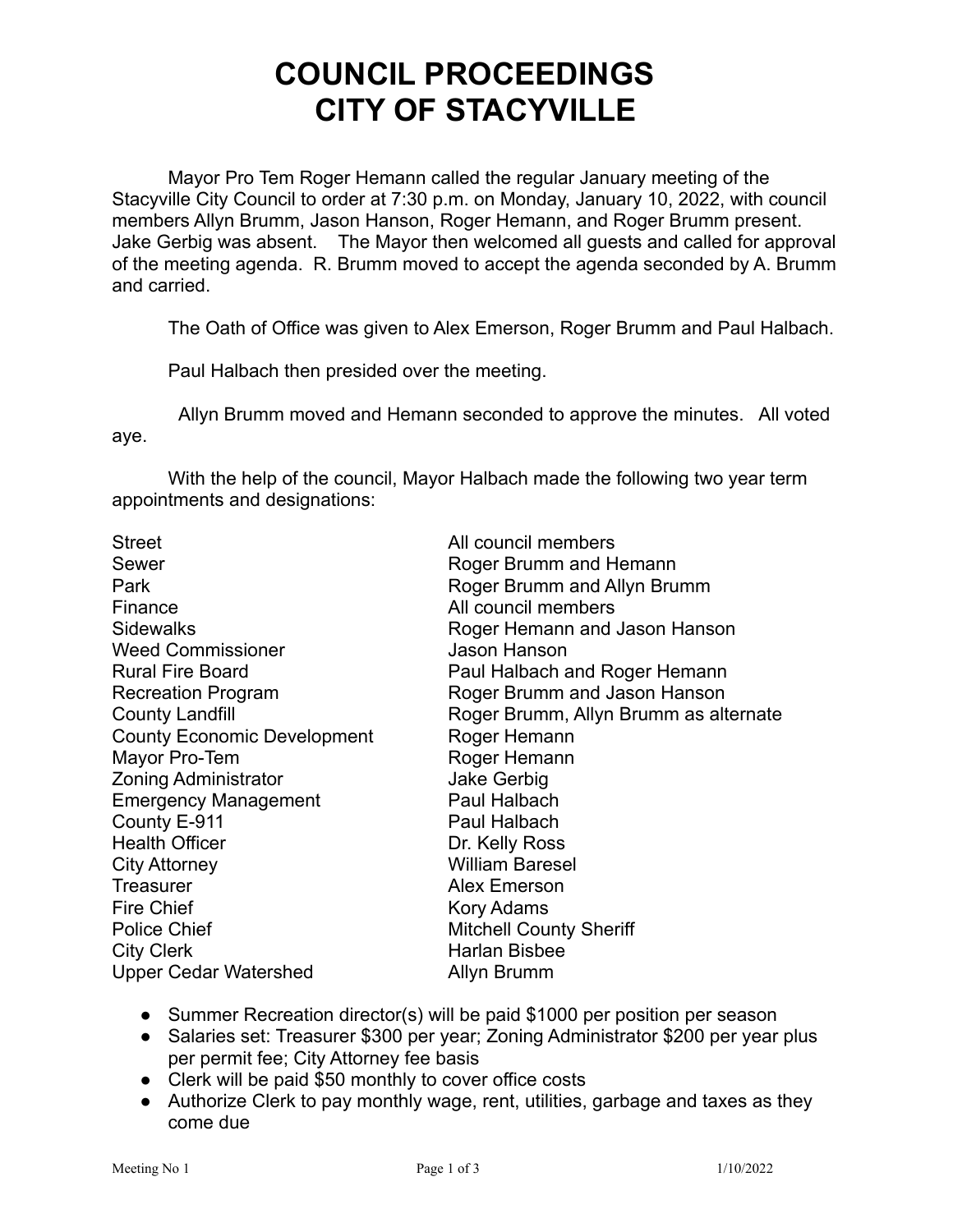- Designate St Ansgar State Bank of Stacyville as the official depository with a maximum deposits of \$5,000,000.00
- Name the Enterprise Journal as the official city newspaper
- Set the second Monday of the month as the date of the regular city council meeting starting at 7:30 PM in the meeting room of the Stacyville Public Library
- Set the following rates: mileage rate for reimbursement will be the then current federal rate; occasional day labor will be \$7.25 per hour or the then current minimum wage; extra duty police at \$15.00 per hour; truck driver at the Public Works Director's current wage

Hemann moved and Emerson seconded by RESOLUTION 2022-1 TO APPROVE THE ABOVE COMMISSIONS, RATES, HIRING, OFFERINGS, APPOINTMENTS AND DESIGNATIONS. All voted aye.

Attorney Mark Walk sent the City a letter of resignation as the City Attorney.

The Fire Department presented their budget asking of \$8,782.50 which is the same as last year. They will be replacing hand held radios which is an addition to the operating budget asking.

Barbara Klapperich, Librarian, is asking for \$33,000 for the coming year which is a \$2,000 increase. The increase is because of higher wages. The wages Stacyville pays is far below the wages paid to other library employees in the County. The Stacyville Library had more circulation than Osage last year.

Hemann moved and R. Brumm seconded to approve the applications for Tax Abatement under the City Urban Revitalization Plan for John Gerbig. All voted aye.

James Player was present to state that he feels his neighbor, Cheryl Jones, has an outdoor light that is a nuisance. The City does not have a light nuisance ordinance. The City does not want or need to be part of their disagreement.

Gerbig was not present to name the appointments to Planning & Zoning and Board of Adjustments. This will be tabled until next month.

Hemann moved and R. Brumm seconded to set the Public Hearing for the Budget Levy February 14, 2022 at the Public Library. All voted aye.

The City Clerk presented preliminary budget numbers to the council.

The generator for the water system does not put out the correct volts. Hemann will contact the dealer to find a solution.

| The clerk recorded the following |         |  |
|----------------------------------|---------|--|
| <b>RECEIPTS for December</b>     |         |  |
| General Fund                     | 11 61 N |  |

## General Fund 11,610.13 General Fund 1,755.85 Water Fund 12,793.00

## *The clerk recorded the following EXPENSES for December*

| General Fund | 1.755.85 |
|--------------|----------|
| Water Fund   | 2 167 12 |